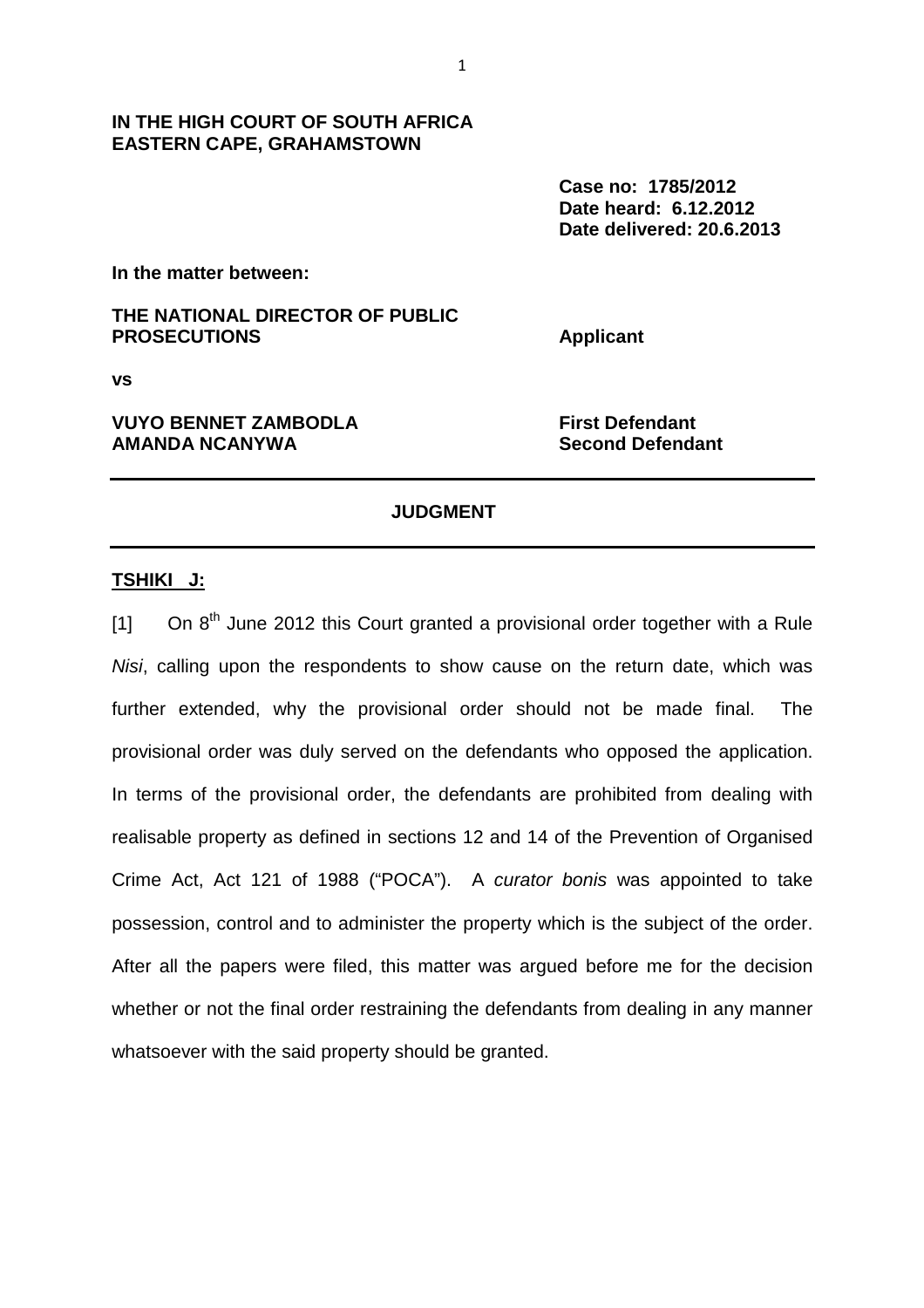[2] The application is brought in terms of section 26 of POCA. On the date of the hearing Mr Frans appeared for the applicant and Mr Pienaar together with Mr Price appeared for the respondents.

[3] Applicant herein is the National Director of Public Prosecutions appointed in terms of section 10 of the National Prosecution Act 32 of 1998. The first defendant is an adult male person who, at the relevant time, was employed by the Buffalo City Municipality now known as the Buffalo City Metropolitan Municipality (BCMM) as a Director. The second defendant, at the time of the commission of the offence referred to hereinafter, was employed as a teacher by the Eastern Cape Department of Education. Only the first defendant has opposed the application for confirmation of the rule Nisi.

[4] Both defendants, in the Regional Court East London, are currently facing more than one count of corruption in contravention of the provisions of section 13(2)(a) of the Prevention and Combating of Corrupt Activities Act 12 of 2004, read with sections 1, 2, 24, 26(1)(a) and (3) of the Prevention and Combating of Corrupt Activities Act 12 of 2004, section 1 of the Adjustment of Fines Act 101 of 1991, and section 269A of the Criminal Procedure Act 51 of 1977. The property referred to in the current proceedings in respect of which the defendants are being restrained relates to the offences allegedly committed by the defendants herein. First defendant has opposed the granting of the final order restraining them from dealing with the said property before the criminal proceedings against him have been finalised.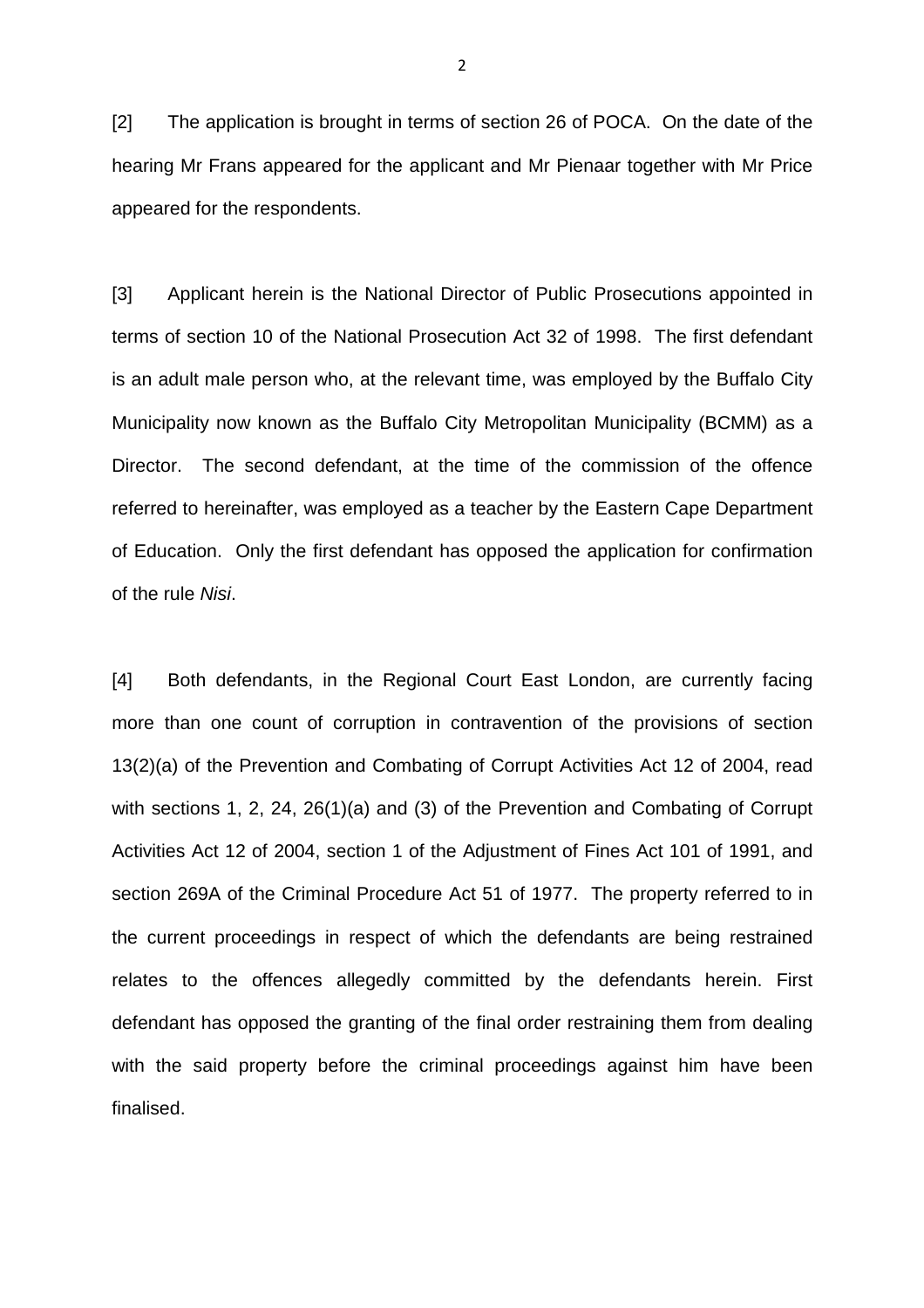[5] Section 26(1) of the Act provides:

#### "**26 Restraint Orders**

- (1) The National Director may by way of an ex parte application apply to a competent High Court for an order prohibiting any person, subject to such conditions and exceptions as may be specified in the order, from dealing in any manner with any property to which the order relates.
- (2) A restraint order may be made
	- (a) in respect of such realisable property as may be specified in the restraint order and which is held by the person against whom the restraint order is being made;
	- (b) in respect of all realisable property held by such person, whether it is specified in the restraint order or not;
	- (c) in respect of all property which, if it is transferred to such person after the making of the restraint order, would be realisable property.
- 3(a) A court to which an application is made in terms of subsection (1) may make a provisional restraint order having immediate effect and may simultaneously grant a rule *nisi* calling upon the defendant upon a day mentioned in the rule to appear and to show cause why the restraint order should not be made final."

Section 25 on the other hand provides:

#### "**25 Cases in which restraint orders may be made**

- (1) A High Court may exercise the powers conferred on it by section 26(1) –
	- $(a)$  when  $-$ 
		- (i) a prosecution for an offence has been instituted against the defendant concerned.;
		- (ii) either a confiscation order has been made against that defendant or it appears to the Court that there are reasonable grounds for believing that a confiscation order may be made against the defendant; and
		- (iii) the proceedings against that defendant have not been concluded; or
	- (b) when
		- (i) that court is satisfied that a person is to be charged with an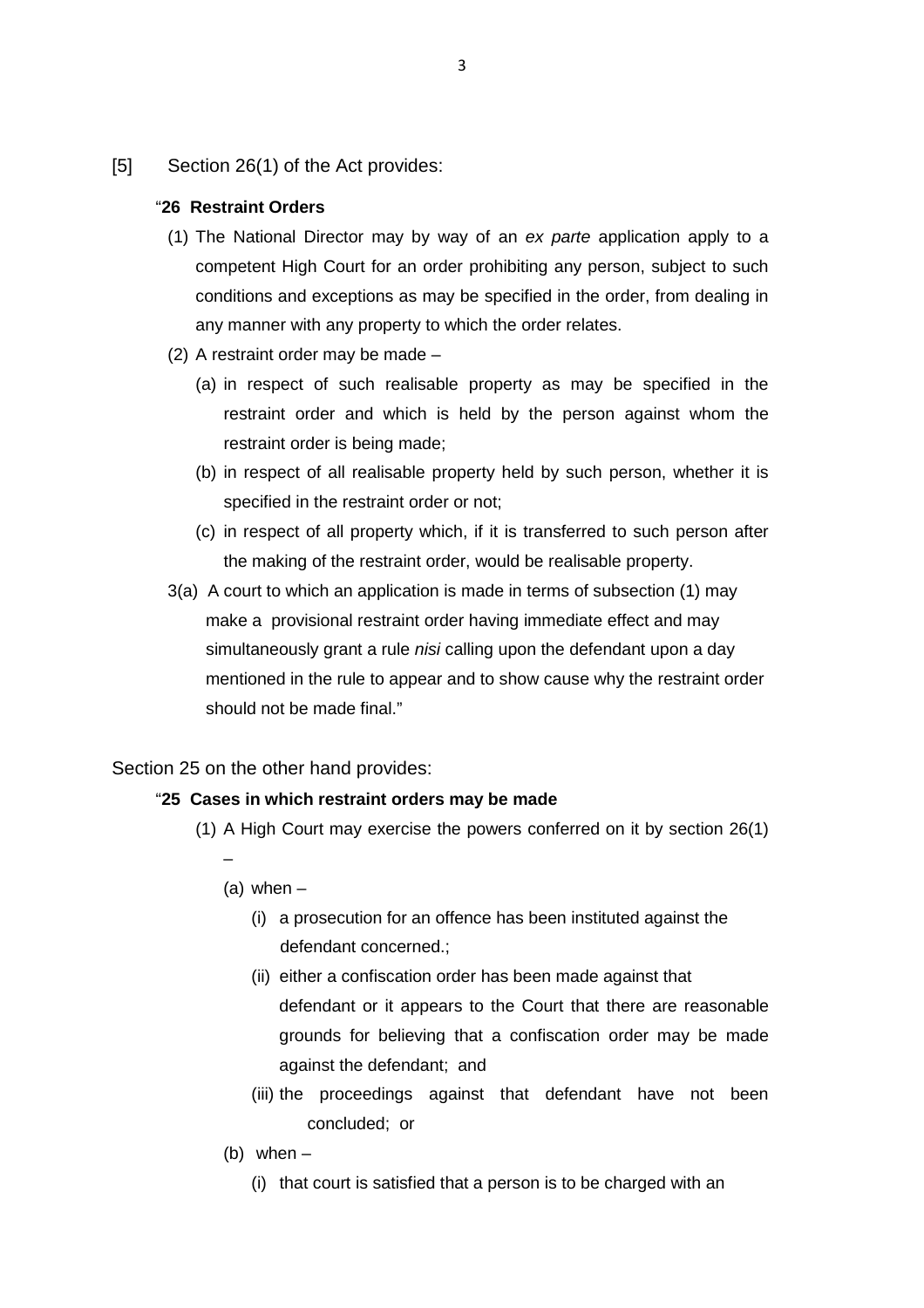offence; and

(ii) it appears to the court that there are reasonable grounds for believing that a confiscation order may be made against such person."

[6] It follows that in terms of section 18(1) of POCA the Court convicting a defendant may make a confiscation order if it finds that the defendant has derived a benefit, as defined in section 12(3) of POCA, from the offence or any other offence of which the defendant has been convicted at the same trial or any criminal activity that the Court finds to be sufficiently related to the offences. The Court must be satisfied that there are reasonable grounds for believing that the defendant(s) may be convicted and that there are reasonable grounds for believing that the trial Court may find that the defendant(s) benefited from the offence or any other relevant offence(s) as described.

[7] The provisions of Chapter 5 in particular sections 25 and 26 of POCA create a means for the preservation of assets so that any confiscation order (under part 2 of Chapter 5 of POCA) which may be granted can be effective and that these provisions are not penal. They are meant to ensure that a criminal does not benefit from crime. It matters not that Chapter 5 authorises the application of a restraint order even to a defendant's own property which is not the proceeds of crime and this is so because the idea is to reverse whatever benefit was derived from criminal activity to which no legal entitlement can appropriately be claimed. (**National Director of Public Prosecutions v Mcasa and Another** 2000 (1) SACR 263 (TKH) at 268 paras [7] and [8]).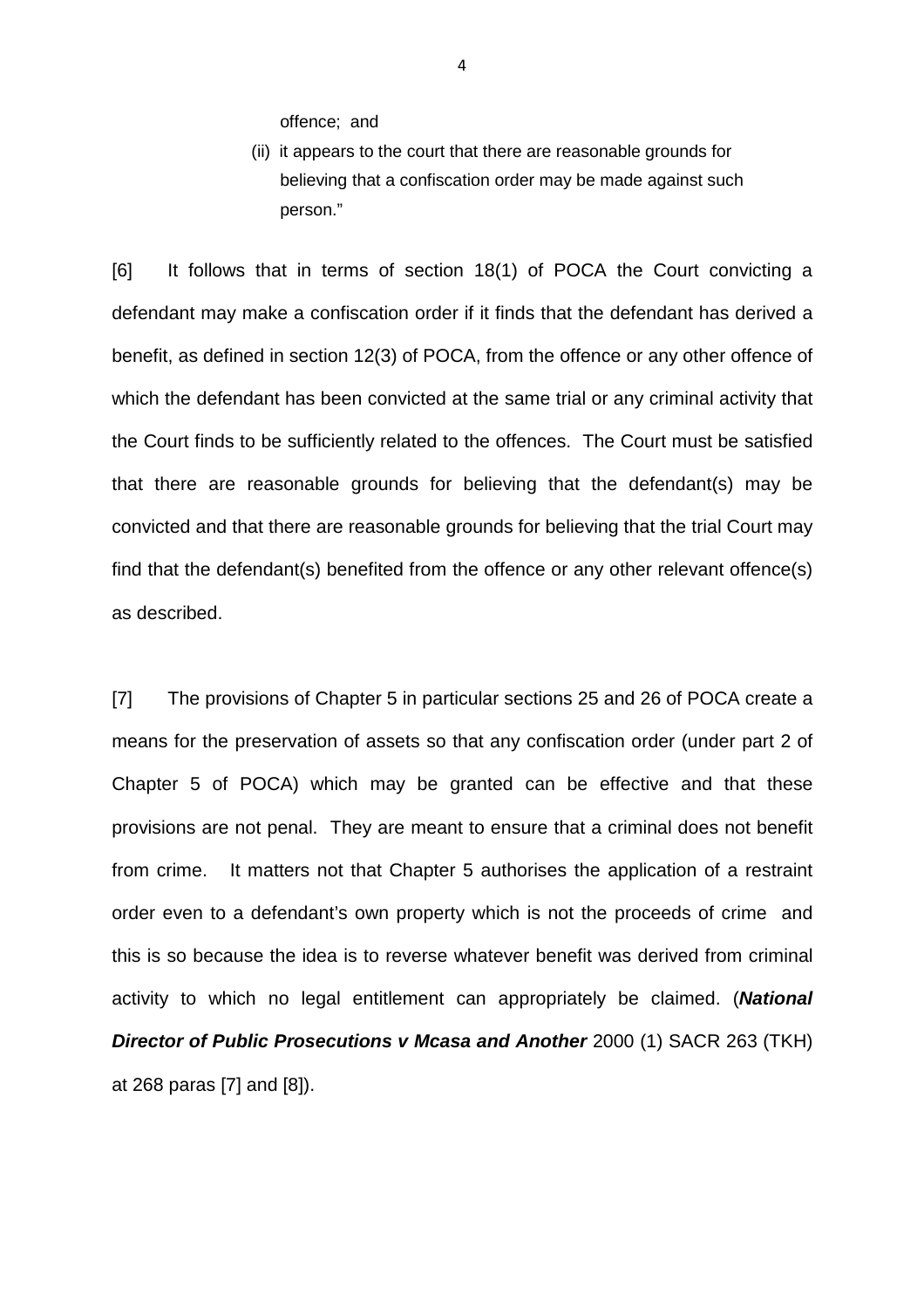[8] The facts relied upon by the applicant in support of its application are that first defendant was the director in the employ of BCMM and therefore a senior official of the said municipality. He was responsible for the management of the BCMM 210 Project Office which project was, inter alia, responsible for the organisation of the 2009 Confederations cup event in the BCMM region that took place from 14 to 28 June 2009. The purpose of the organisation of the event was to enable members of the general public, who were not able to watch the soccer games at the stadiums where matches were played, to watch such games in the designated public viewing areas (PVAS) that would have been erected for this purpose. BCMM was responsible for the funding of this project. First defendant's office was tasked with identifying the service providers to organise the event. BCMM identified Mdantsane as the area where the event would take place. First defendant's office was tasked with identifying the service providers to organise the event which included, *inter alia*, the provisions of security services and installation of public viewing areas.

[9] First defendant citing the shortness of time within which to organise the event owing to the unexpected withdrawal of the Department of Sport, Recreation, Arts and Culture (DSRAC) applied for the deviation from the normal procurement process for the selection of the service providers. In his deviation application, first defendant stated that in order to boost the local economy the service provider would have to be chosen from service providers coming from Mdantsane area, the same area that was identified for holding the event. It should be noted that the procedure required that at least three quotations be sourced from prospective service providers. In order to qualify, such service provider would have to be registered in the BCMM's data base. First defendant's authority was limited to only recommend the preferred service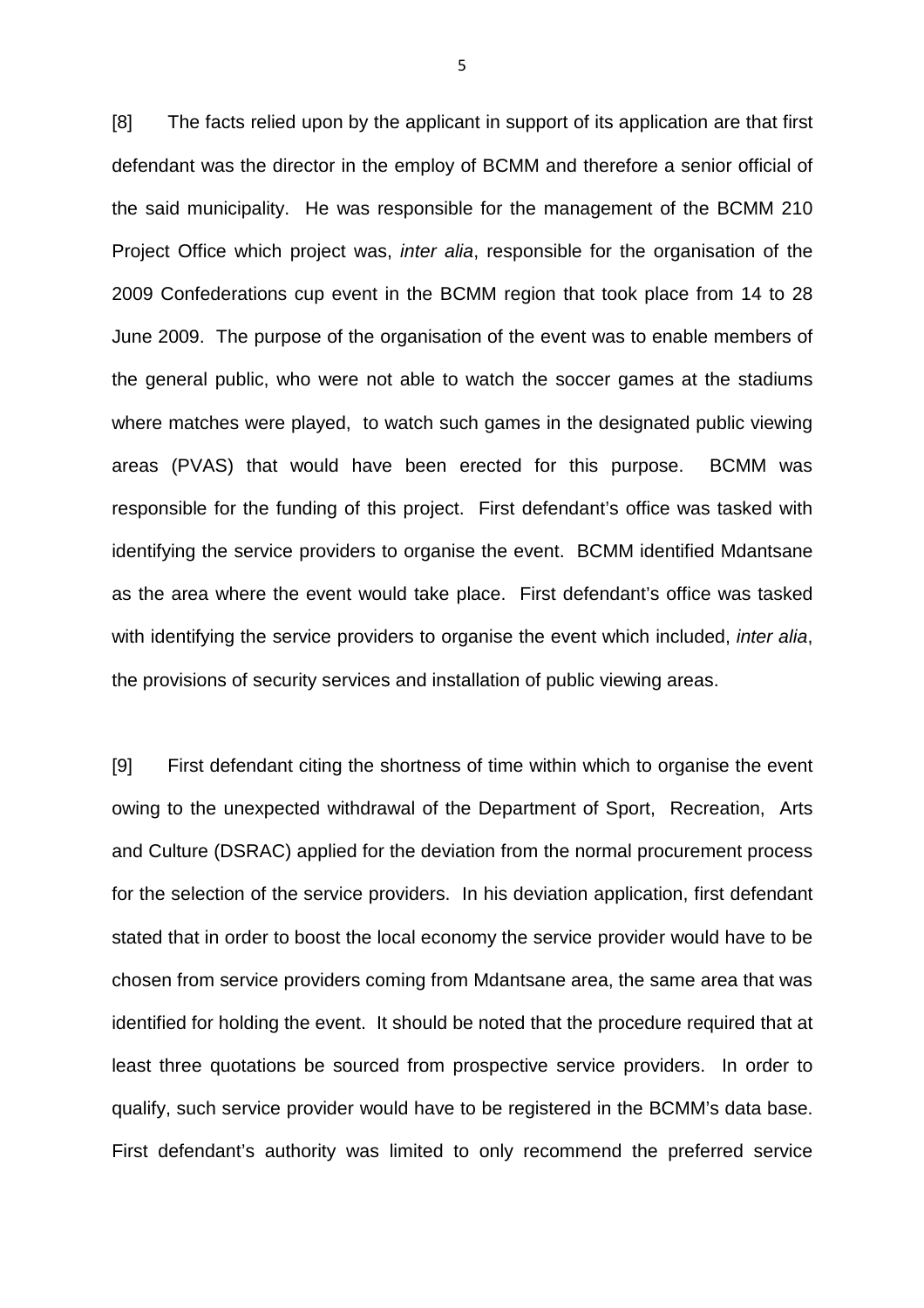provider to the Supply Chain Management (SCM) which had the authority to **appoint** service providers. First defendant then submitted the deviation application to the then Acting Municipal manager and to the then Acting Chief Financial Officer and advised them that the event would cost a total sum of R200 000.00. He further confirmed that such funds were available in the budget of the 2010 Project Office.

[10] On 6 June 2009, first defendant awarded the tender to the second defendant for an amount of R191 400.00. He did so with the knowledge that second defendant's company was not registered on the BCMM database and that such registration was a requirement for qualification and consequently for appointment as the successful tender for the project. In order to obviate the necessity to have been an applicant registered in the BCMM database second defendant successfully made an arrangement with Ingcango CC directors with a view to get their permission to use their close corporation's name because their company was registered in the BCMM database. They agreed that for this arrangement second defendant would pay Ingcango CC 10% of the payment due to second defendant.

[11] According to the evidence it also transpired that first defendant had misled the Acting Municipal Manager and the Acting Chief Financial Officer in that he failed to make a recommendation to the Supply Chain Management (SCM) for the appointment of the service provider and instead he made the appointment himself notwithstanding that he knew he had no authority to do so. Secondly, he knew that the second defendant did not have a company listed on BCMM's database and that Ingcango had its registered offices in Amalinda and not in Mdantsane. In addition, the amount quoted and paid by first defendant for the project was inflated from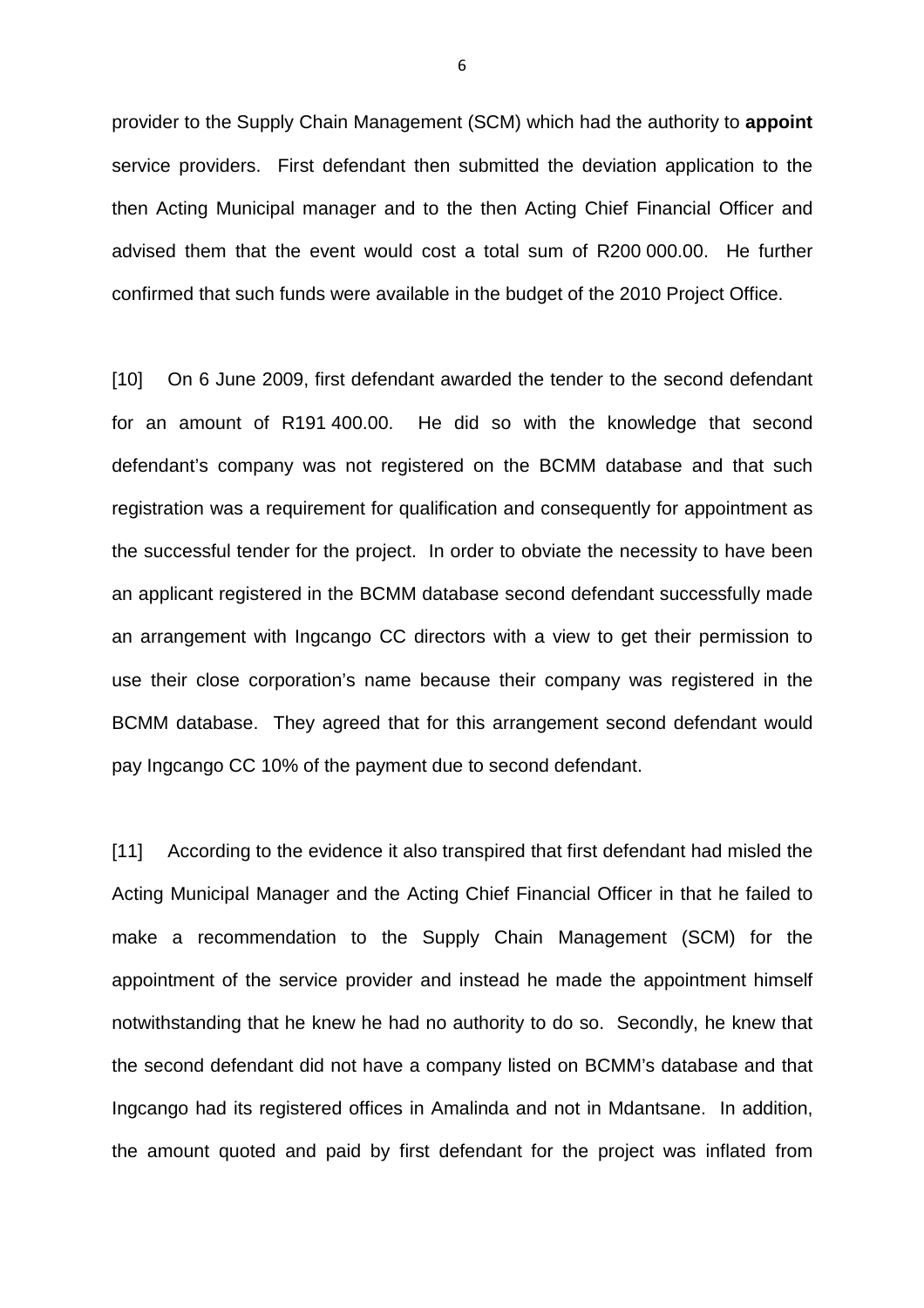R191 400.00 to R419 310.00 and did so to the prejudice of the BCMM. It also transpired further that the second defendant who won the tender was the girlfriend of the first defendant. Instead of doing the work herself, second defendant, through Ingcango CC, hired subcontractors to perform the work as she had no capacity to organise the event. There is also evidence to show that the second defendant informed one Ayanda Madolwana of Ingcango CC that Ingcango CC would not do anything in the project in this event and she only wanted them to provide her with their company's tax certificate and CK documents so that she could submit those documents to BCMM for the latter to award the tender to her. This was done at the expense of the second defendant who, for this arrangement, was prepared to part with 10% of the project money due to her by BCMM. Many cheques amounting to a total of R144 000.00 were also withdrawn from Ingcango's bank account in favour of the second defendant immediately after the sum of R144 000.00 was deposited to Ingcango's account.

[12] Evidence that the two defendants created a reasonable suspicion that they were acting in concert is confirmed by the fact, inter alia, that a cheque of R85 410.00 issued to Ingcango CC was personally collected from first defendant's office by the second defendant. Such cheque should have been collected by the directors of Ingcango.

[13] In his response to the allegations against him by the applicant, first defendant preferred not to deal specifically and in detail with damaging averments of the applicant's founding affidavit. His main contention being that the applicant has not proven that he has benefited from the alleged fraud and corruption as contemplated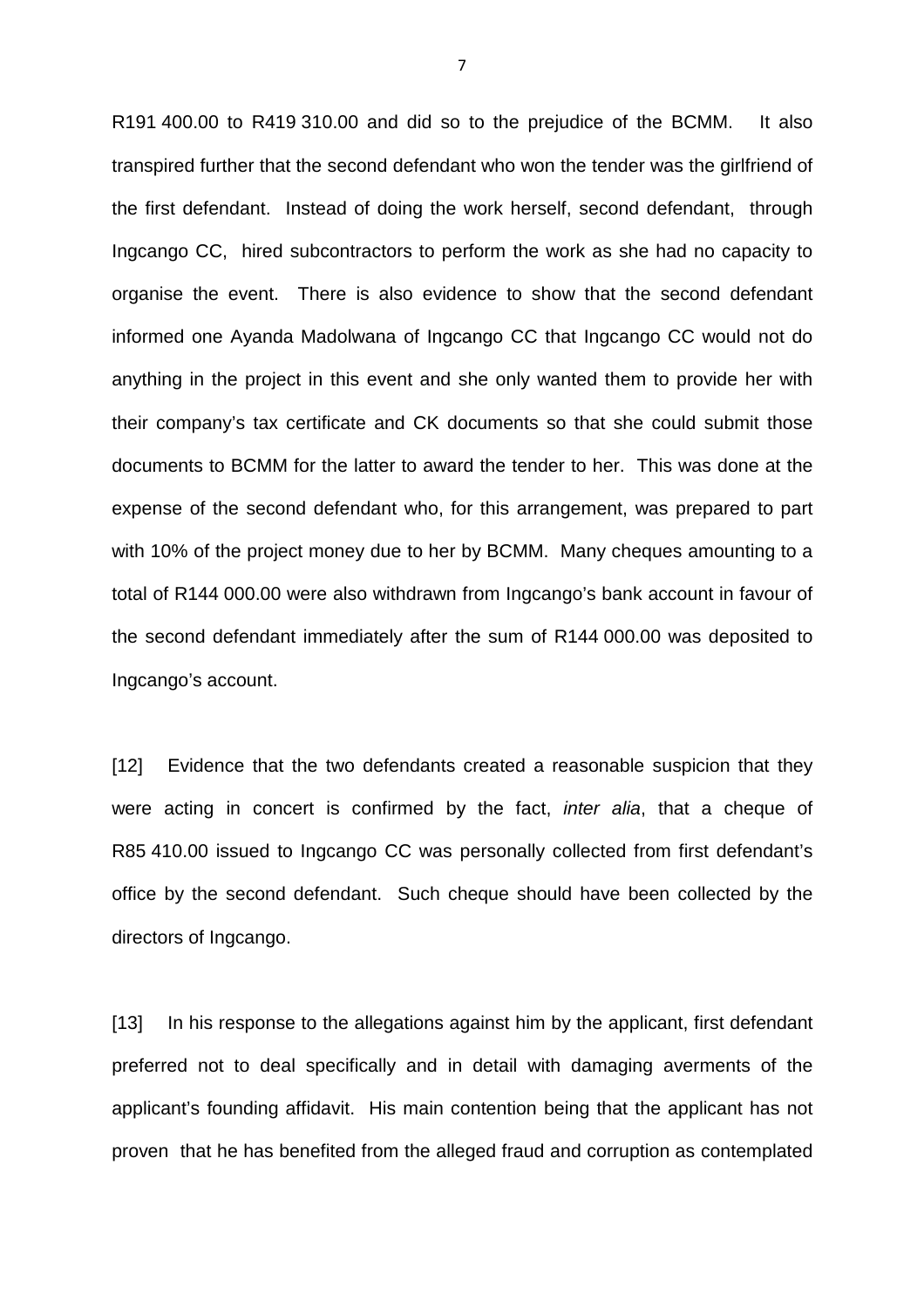by the provisions of POCA. He therefore denies that he received any benefit and further denied that he is guilty of fraud and corruption.

 $[14]$  A reading of sections 18(1), 25(1) and 26(1) and (2) lead to the conclusion that there could be a restraint order if reasonable grounds existed for the grant of a confiscation order which , in turn , could only be granted if there had been a conviction. Such a restraint order was competent only if reasonable grounds existed for a Court to believe that the defendant(s) concerned may be convicted of an offence (**National Director of Public Prosecutions v Mcasa and Others supra**)

[15] During argument Mr Pienaar submitted, *inter alia*, that applicant has not proved that first defendant had benefited from the alleged fraud and corruption as contemplated and required by the provisions of POCA. He further submitted that the relevant section requires that it should appear to the Court itself that there are "reasonable grounds" for such a belief which requires at least that the nature and tenor of the available evidence needs to be disclosed.

[16] I do not agree with the above submission and I wish to also add that "there" can be no inference (**to be drawn**) unless there are objective facts from which to infer the other facts which it is sought to establish ... But if there are no positive proved facts from which the inference can be made, the method of inference fails and what is left is mere speculation and conjecture." (Per Lord Wright in **Caswell v Powell Duffryn Associated Collieries Ltd** [1939] 3 ALL ER 722 (HL) at 733) quoted by Mr Pienaar in his heads of argument on page 5. [my emphasis]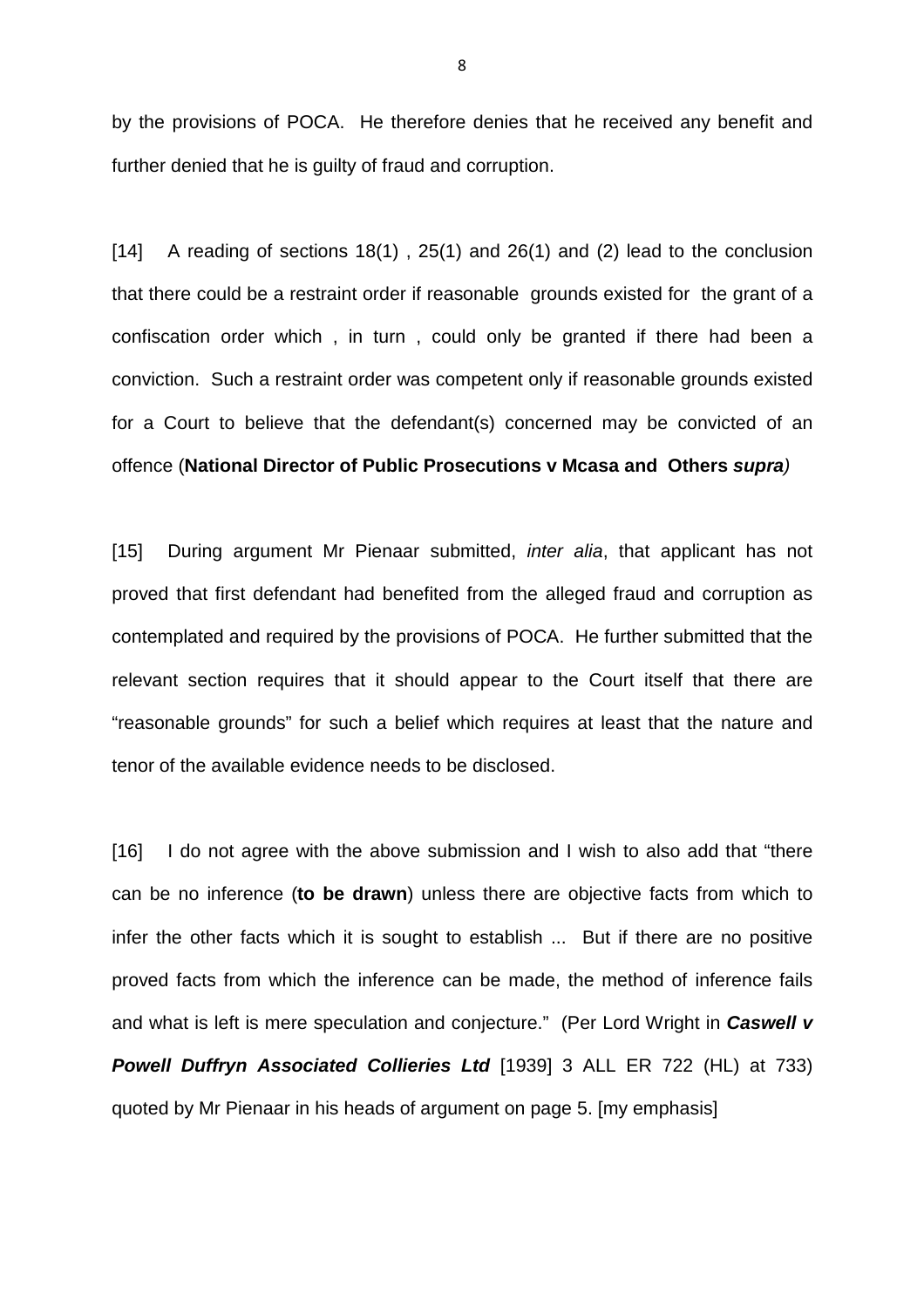[17] Each case has to be decided according to its own merits. The legislature in terms of section 25(1) of POCA provides that it must appear to the Court that there are reasonable grounds for believing that a confiscation order may be made against such person. In **National Director of Public Prosecutions v Rautenbach** 2005 (4) SA 603 (SCA) at para [27] Nugent JA remarked as follows:

"... It is plain from the language of the Act (section  $25(1)$  of the Act) that the Court is not required to satisfy itself that the defendant is probably guilty of an offence and that he or she has probably benefited from the offence or from other unlawful activity. What is required is only that it must appear to the court on reasonable grounds that there might be a conviction and a confiscation order. While the Court, in order to make that assessment, must be apprised of at least the nature and tenor of available evidence, and cannot rely merely upon the appellant's opinion (National Director of Public Prosecutions v Basson 2002 (1) SA 419 (SCA) [2001]2 SACR 712 para [19] it is nevertheless not called upon to decide upon a veracity of the evidence. It need ask only whether there is evidence that might reasonably support a conviction and a consequent confiscation order (even if all that evidence has not been placed before it) and whether that evidence might reasonably be believed. Clearly that will not be so where the evidence that is sought to be relied upon is manifestly false or unreliable and to that extent it requires evaluation, **but it could not have been intended that a Court in such proceedings is required to determine whether the evidence is probably true**". [My emphasis]

[18] In other words it must appear to the Court that there are reasonable grounds, obviously at the time of the application, to believe that a confiscation order following a conviction may, and not will be made. Naturally the law of evidence applies. However, the Court hearing the restraint order application clearly does not have to be convinced in terms of a particular burden of proof that a conviction and confiscation will follow. The Court has to form an opinion based on appearance and reasonableness as to future possibilities. At the end of the day a conviction is a sine qua non for a confiscation order. However, the purpose of section 25 and section 26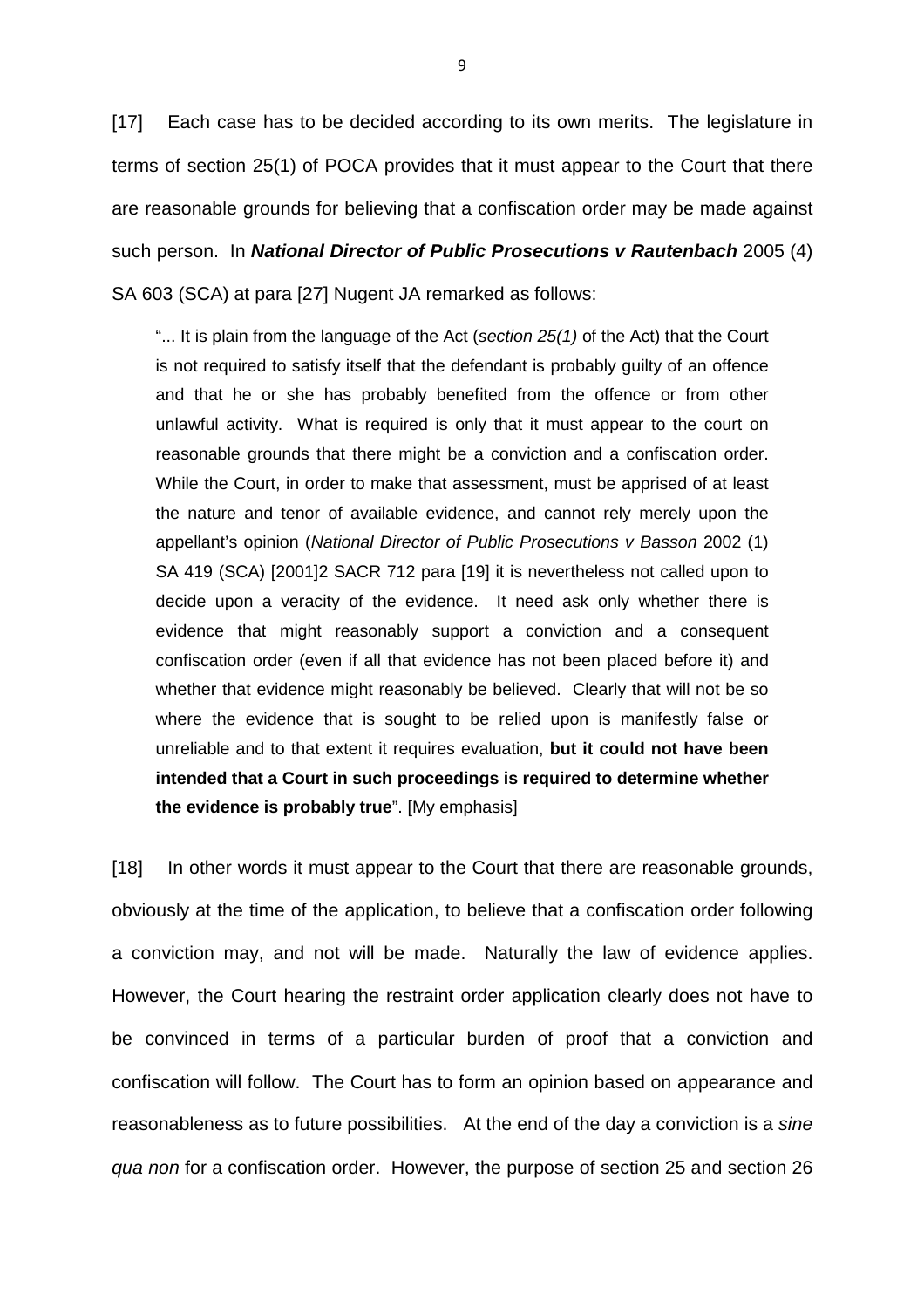is to secure property to ensure that a confiscation order which may follow a conviction (in terms of section 18) can be executed.

[19] There is evidence from Ayanda Patric Madolwana (Ayanda) a shareholder of Ingcango Trading cc who states that second defendant informed them that she was offered a tender by the first defendant whom she knew very well inside BCMM. I have already been informed that the first defendant at the time was the boyfriend of the second defendant. If one has regard to all the evidence I am satisfied that there are reasonable grounds that there might be a conviction of the defendants at the trial which could lead to a confiscation order. The nature and tenure of such evidence makes me believe, on reasonable grounds, that such evidence might reasonably be believed by the trial Court. At this stage there is no reason to believe that the evidence is manifestly false or unreliable. On the nature of the evidence there are also reasonable grounds for believing that the trial Court could establish that the first defendant has probably benefited from the offence.

[20] For the purposes of these proceedings it is not necessary for this Court to prove that defendants have actually benefited from the unlawful activity or crime. It is sufficient for the Court to have reasonable grounds for believing that the defendants might be convicted and be proved to have benefited from the offence. This Court does not adjudicate the issue of confiscation. That should be left to the trial Court which has to deal with whether the defendant(s) are guilty or not and if found guilty, to enquire whether they in fact actually benefited from the crime in which event the Court would have to order confiscation. Section 18(2) of POCA provides that the amount which a Court may order the defendant to pay to the State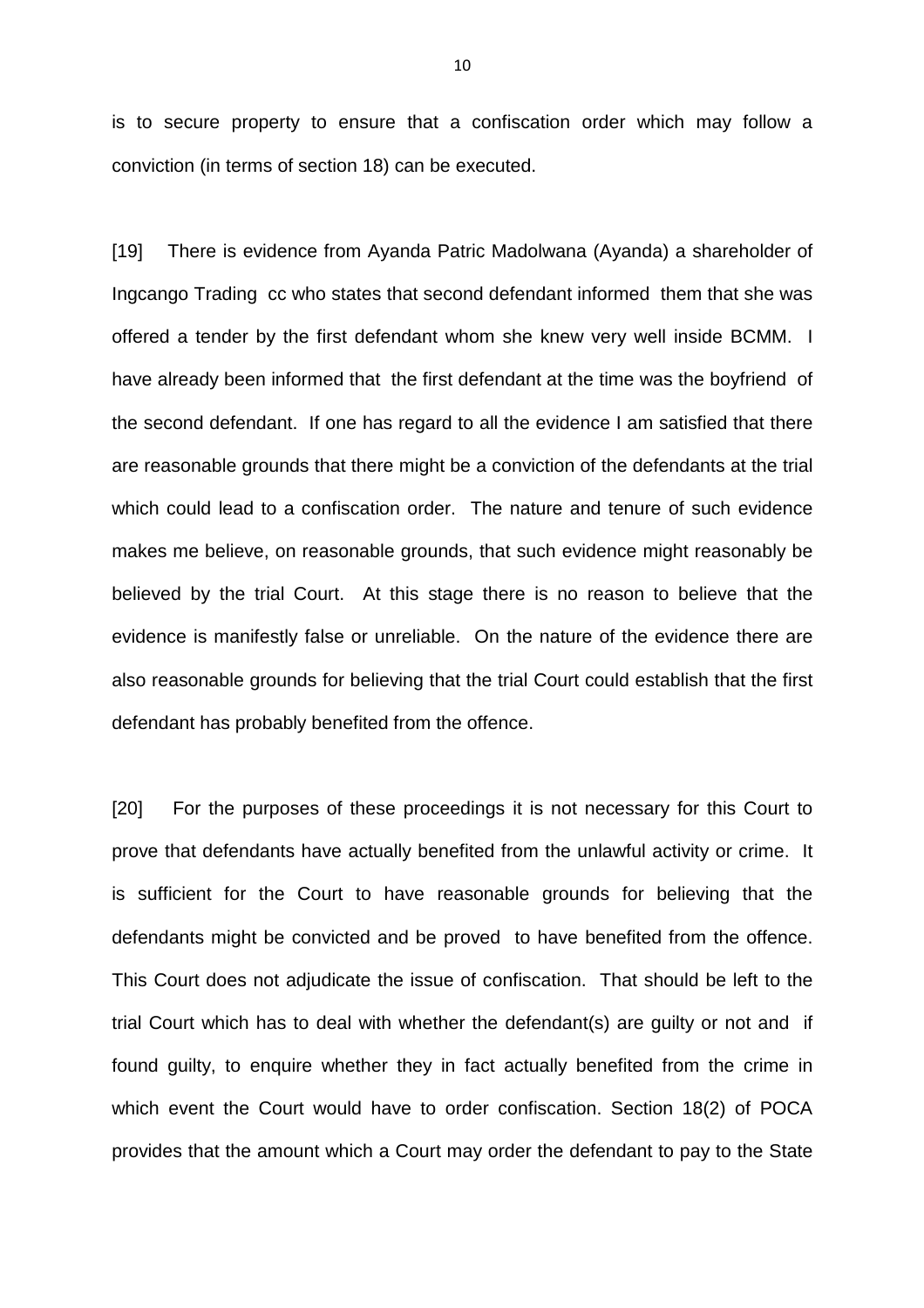under section 18(1) shall not exceed the value of the defendant's proceeds of the offences or related criminal activities referred to in section 18(1) as determined by the Court in accordance with the provisions of Chapter 5 of POCA.

[21] In the present case, I am satisfied there are reasonable grounds for believing that there might be a conviction and a confiscation order. In saying so, I am persuaded by the nature of the evidence which has been placed before me by the applicant. That evidence has not been refuted by the defendants in any manner whatsoever. Emphasis should be made to the irregularities which have been attributable to both defendants in the nature of the failure by the first defendant in following the procurement processes and requirements when the second defendant's company was appointed. First defendant having no powers to appoint the service provider he decided to do so and to appoint his girlfriend's company. His powers were merely to recommend and not to appoint.

[22] According to the evidence first defendant had advised the Acting Chief Financial Officer and the Acting Municipal Manager that the event would cost a total of R200 000.00. On the contrary a sum of R419 310.00 was paid by the BCMM. It is obvious that if the service provider's tender was awarded at the price of about R200 000.00, the trial Court has to prove in detail the necessity for the increase of the contract amount by 100%. Evidence also shows that these amounts in excess of R200 000.00 were deposited in bank accounts of the second defendant at the instance and recommendation if not on the authority of the first defendant. The nature of the evidence which would obviously be led at the trial is, on reasonable grounds, likely to prove that the first defendant had benefited from the payments